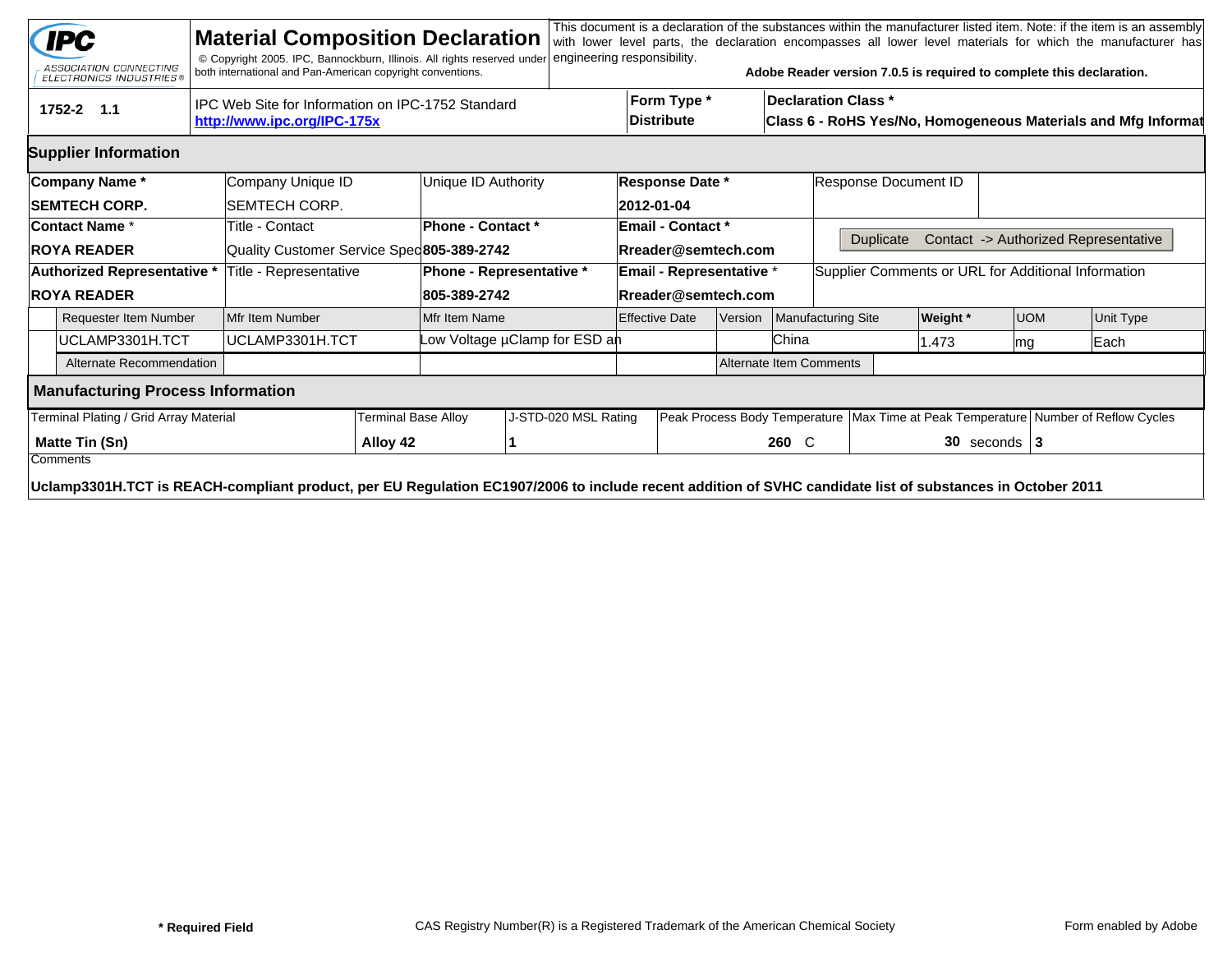| Save the fields in<br>this form to a file                                                                                                                                                                                                                                                                                                                                                                                                                                                                                                                                                                                                                                                                                                                                                                                                                                                                                                                                                                                                                                                                                                                                                                                                                                                                                                                                                                                                                                                                                                                                                                                                                                                                                                                                                                                                                                                                                                                                                                                                                                   | <b>Export Data</b>                           | Import fields from a<br>file into this form                                    | <b>Import Data</b> | Clear all of the<br>fields on this form | <b>Reset Form</b> | Lock the fields on this<br>form to prevent changes | Lock Supplier Fields |  |  |  |  |  |
|-----------------------------------------------------------------------------------------------------------------------------------------------------------------------------------------------------------------------------------------------------------------------------------------------------------------------------------------------------------------------------------------------------------------------------------------------------------------------------------------------------------------------------------------------------------------------------------------------------------------------------------------------------------------------------------------------------------------------------------------------------------------------------------------------------------------------------------------------------------------------------------------------------------------------------------------------------------------------------------------------------------------------------------------------------------------------------------------------------------------------------------------------------------------------------------------------------------------------------------------------------------------------------------------------------------------------------------------------------------------------------------------------------------------------------------------------------------------------------------------------------------------------------------------------------------------------------------------------------------------------------------------------------------------------------------------------------------------------------------------------------------------------------------------------------------------------------------------------------------------------------------------------------------------------------------------------------------------------------------------------------------------------------------------------------------------------------|----------------------------------------------|--------------------------------------------------------------------------------|--------------------|-----------------------------------------|-------------------|----------------------------------------------------|----------------------|--|--|--|--|--|
|                                                                                                                                                                                                                                                                                                                                                                                                                                                                                                                                                                                                                                                                                                                                                                                                                                                                                                                                                                                                                                                                                                                                                                                                                                                                                                                                                                                                                                                                                                                                                                                                                                                                                                                                                                                                                                                                                                                                                                                                                                                                             | <b>RoHS Material Composition Declaration</b> | <b>Declaration Type *</b>                                                      | Detailed           |                                         |                   |                                                    |                      |  |  |  |  |  |
| RoHS Definition: Quantity limit of 0.1% by mass (1000 PPM) in homogeneous material for: Lead (Pb), Mercury, Hexavalent Chromium, Polybrominated Biphenyls (PBB),<br><b>RoHS Directive</b><br>Polybrominated Diphenyl Ethers (PBDE) and quantity limit of 0.01% by mass (100 PPM) of homogeneous material for Cadmium<br>2002/95/EC                                                                                                                                                                                                                                                                                                                                                                                                                                                                                                                                                                                                                                                                                                                                                                                                                                                                                                                                                                                                                                                                                                                                                                                                                                                                                                                                                                                                                                                                                                                                                                                                                                                                                                                                          |                                              |                                                                                |                    |                                         |                   |                                                    |                      |  |  |  |  |  |
| Please indicate whether any homogeneous material (as defined by the RoHS Directive, EU 2002/95/EC and implemented by the laws of the European Union member states) of the part identified on this form contains lead, mercury,<br>chromium, polybrominated biphenyls and/or polybrominated diphenyl ethers (each a ?RoHS restricted substance?) in excess of the applicable quantity limit identified above. If a homogeneous material within the part contains<br>excess of an applicable quantity limit, please indicate below which, if any, RoHS exemption you believe may apply. If the part is an assembly with lower level components, the declaration shall encompass all such components<br>gathered the information it provides in this form using appropriate methods to ensure its accuracy and that such information is true and correct to the best of its knowledge and belief, as of the date that Supplier complet<br>Company will rely on this certification in determining the compliance of its products with European Union member state laws that implement the RoHS Directive. Company acknowledges that Supplier may have relied on informati<br>completing this form, and that Supplier may not have independently verified such information. However, in situations where Supplier has not independently verified information provided by others, Supplier agrees that, at a<br>certifications regarding their contributions to the part, and those certifications are at least as comprehensive as the certification in this paragraph. If the Company and the Supplier enter into a written agreement with r<br>conditions of that agreement, including any warranty rights and/or remedies provided as part of that agreement, will be the sole and exclusive source of the Supplier?s liability and the Company?s remedies for issues that a<br>provides in this form. In the absence of such written agreement, the warranty rights and/or remedies of Supplier's Standard Terms and Conditions of Sale applicable to such part shall apply. |                                              |                                                                                |                    |                                         |                   |                                                    |                      |  |  |  |  |  |
| <b>RoHS Declaration *</b>                                                                                                                                                                                                                                                                                                                                                                                                                                                                                                                                                                                                                                                                                                                                                                                                                                                                                                                                                                                                                                                                                                                                                                                                                                                                                                                                                                                                                                                                                                                                                                                                                                                                                                                                                                                                                                                                                                                                                                                                                                                   |                                              | - Item(s) does not contain RoHS restricted substances per the definition above |                    |                                         |                   | Supplier Acceptance *   Accepted                   |                      |  |  |  |  |  |
| Exemptions: If the declared item does not contain RoHS restricted substances per the definition above except for defined RoHS exemptions, then select the corresponding response in the RoHS Declaration<br>above and choose all applicable exemptions.                                                                                                                                                                                                                                                                                                                                                                                                                                                                                                                                                                                                                                                                                                                                                                                                                                                                                                                                                                                                                                                                                                                                                                                                                                                                                                                                                                                                                                                                                                                                                                                                                                                                                                                                                                                                                     |                                              |                                                                                |                    |                                         |                   |                                                    |                      |  |  |  |  |  |
| <b>Declaration Signature</b>                                                                                                                                                                                                                                                                                                                                                                                                                                                                                                                                                                                                                                                                                                                                                                                                                                                                                                                                                                                                                                                                                                                                                                                                                                                                                                                                                                                                                                                                                                                                                                                                                                                                                                                                                                                                                                                                                                                                                                                                                                                |                                              |                                                                                |                    |                                         |                   |                                                    |                      |  |  |  |  |  |
| Instructions: Complete all of the required fields on all pages of this form. Select the "Accepted" on the Supplier Acceptance drop-down. This will display the signature area. Digitally sign<br>the declaration (if required by the Requester) and click on Submit Form to have the form returned to the Requester.                                                                                                                                                                                                                                                                                                                                                                                                                                                                                                                                                                                                                                                                                                                                                                                                                                                                                                                                                                                                                                                                                                                                                                                                                                                                                                                                                                                                                                                                                                                                                                                                                                                                                                                                                        |                                              |                                                                                |                    |                                         |                   |                                                    |                      |  |  |  |  |  |

 $\sup_{\text{Supplier}}$  Digital Signature  $|\text{Roya Reader}|\$ 

DN: cn=Roya Reader, o≔Semtech Corporation, ou=QA, email=Rreader@semtech.<br>com, c=US<br>Date: 2012.01.04 10:54:14 -08'00'